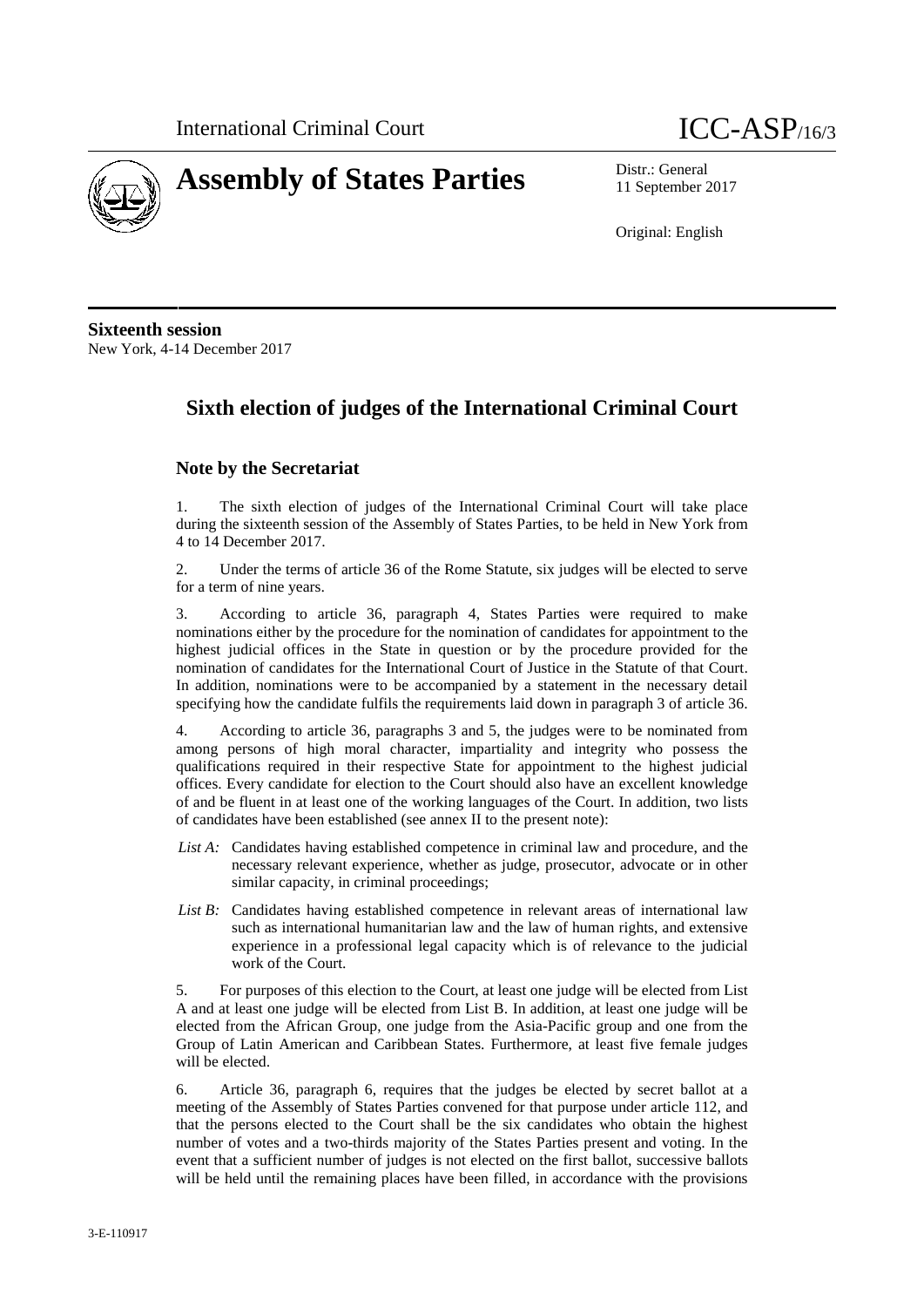of resolution ICC-ASP/3/Res.6, relating to the procedure for the nomination and election of judges of the International Criminal Court, and amended by resolutions ICC-ASP/5/Res.5, ICC-ASP/12/Res.8 and ICC-ASP/14/Res.4, respectively.

7. Under the terms of article 36, paragraphs 7 and 8, no two judges may be nationals of the same State, and the States Parties shall, in the selection of judges, take into account the need, within the membership of the Court, for the representation of the principal legal systems of the world; equitable geographical representation; and a fair representation of female and male judges. In addition, States Parties are required to take into account the need to include judges with legal expertise on specific issues, including, but not limited to, violence against women or children.

8. In accordance with paragraph 13 of resolution ICC-ASP/3/Res.6, the nomination period was opened on 24 April 2017, by a decision of the Bureau of the Assembly of States Parties on 20 February 2017, and closed on 16 July 2017. The nomination period was initially opened for 12 weeks. In accordance with paragraph 11 of the same resolution, the President of the Assembly extended the nomination period three times, for two weeks. Twelve nominations were received by the closing date of 27 August 2017.

9. As required by paragraph 8 of the same resolution, the Secretariat of the Assembly of States Parties placed the nominations of candidates for judges, together with the accompanying statements referred to in article 36 of the Statute and other supporting documentation on the Internet web site of the International Criminal Court<sup>1</sup> as soon as they were received.

10. In accordance with paragraph 9 of resolution ICC-ASP/3/Res.6, a list in the English alphabetical order of all persons nominated, with accompanying documents, is contained in annex I to the present note (see ICC-ASP/16/3/Add.1). Three additional lists are provided in further annexes containing the names of the candidates organized according to List A or B (annex II), by regional group (annex III) and by gender (annex IV).

11. The procedure to be followed for the election of judges is laid down in paragraphs 15 to 25 of resolution ICC-ASP/3/Res.6.

12. A guide for the sixth election of judges is contained in document ICC-ASP/16/4.

<sup>1</sup> https://asp.icc-cpi.int/EN\_Menus/asp/elections/judges/2017/pages/nominations.aspx, https://asp.icc-cpi.int/FR\_Menus/asp/elections/judges/2017/pages/nominations.aspx.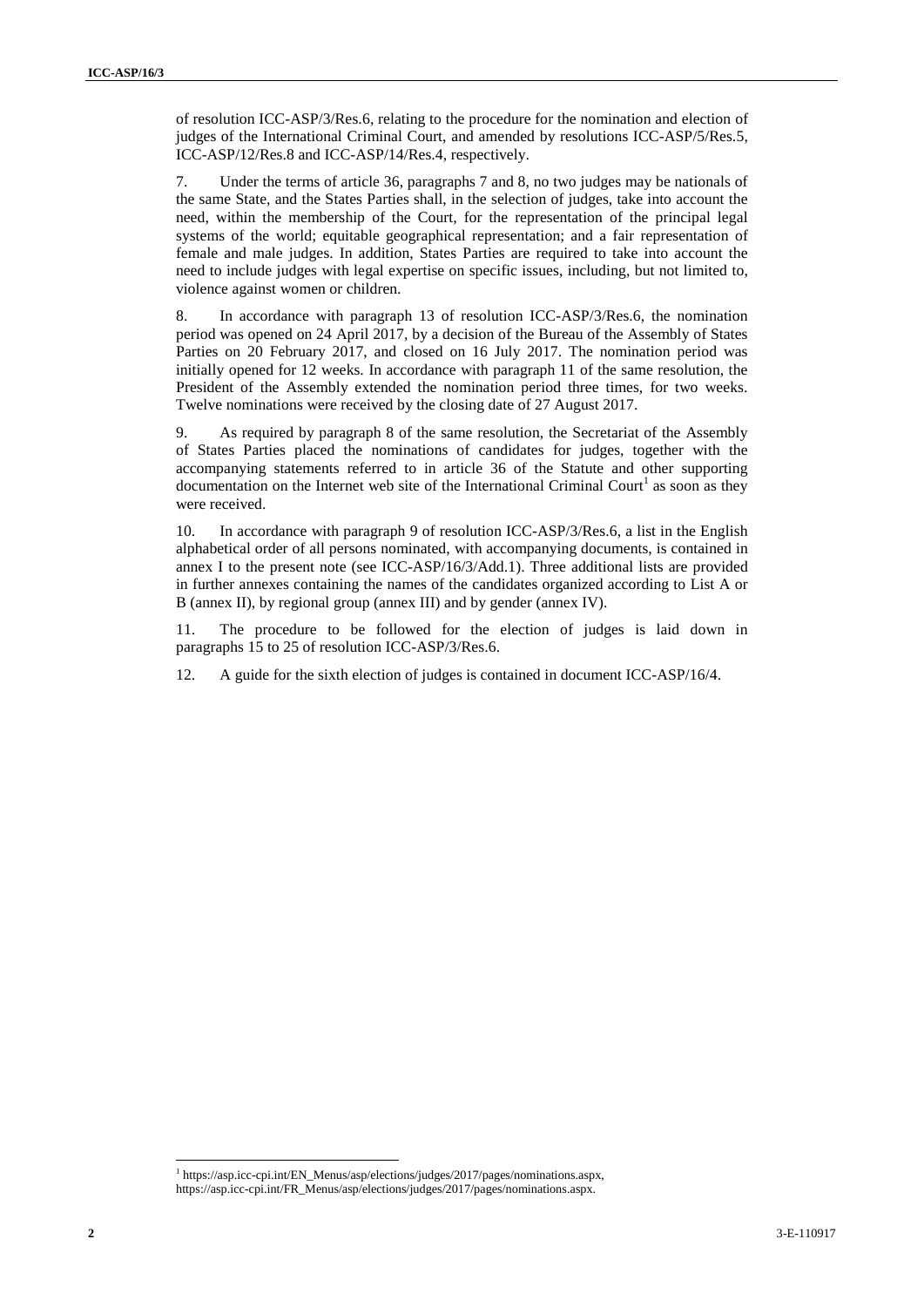## **Annex I**

## **Alphabetical list of candidates (with statements of qualifications)**

*[See ICC-ASP/16/3/Add.1]*

## **Annex II**

## **List of candidates organized according to Lists A and B**

| ×<br>Π. |  |
|---------|--|
|---------|--|

### **List A List B**

- 1. AITALA, Rosario Salvatore
- 2. AKANE, Tomoko
- 1. ALAPINI-GANSOU, Reine
- 
- 
- 3. BOSSA, Solomy Balungi
- 4. IBAÑEZ CARRANZA, Luz del Carmen
- 5. KHOSBAYAR, Chagdaa
- 6. MAJARA, Nthomeng Justina
- 7. MENSA-BONSU, Henrietta
- 8. PROST, Kimberly
- 9. VUKOJE, Dragomir
- 2. UR EVI, Zlata
- 3. PERALTA DISTEFANO, Ariela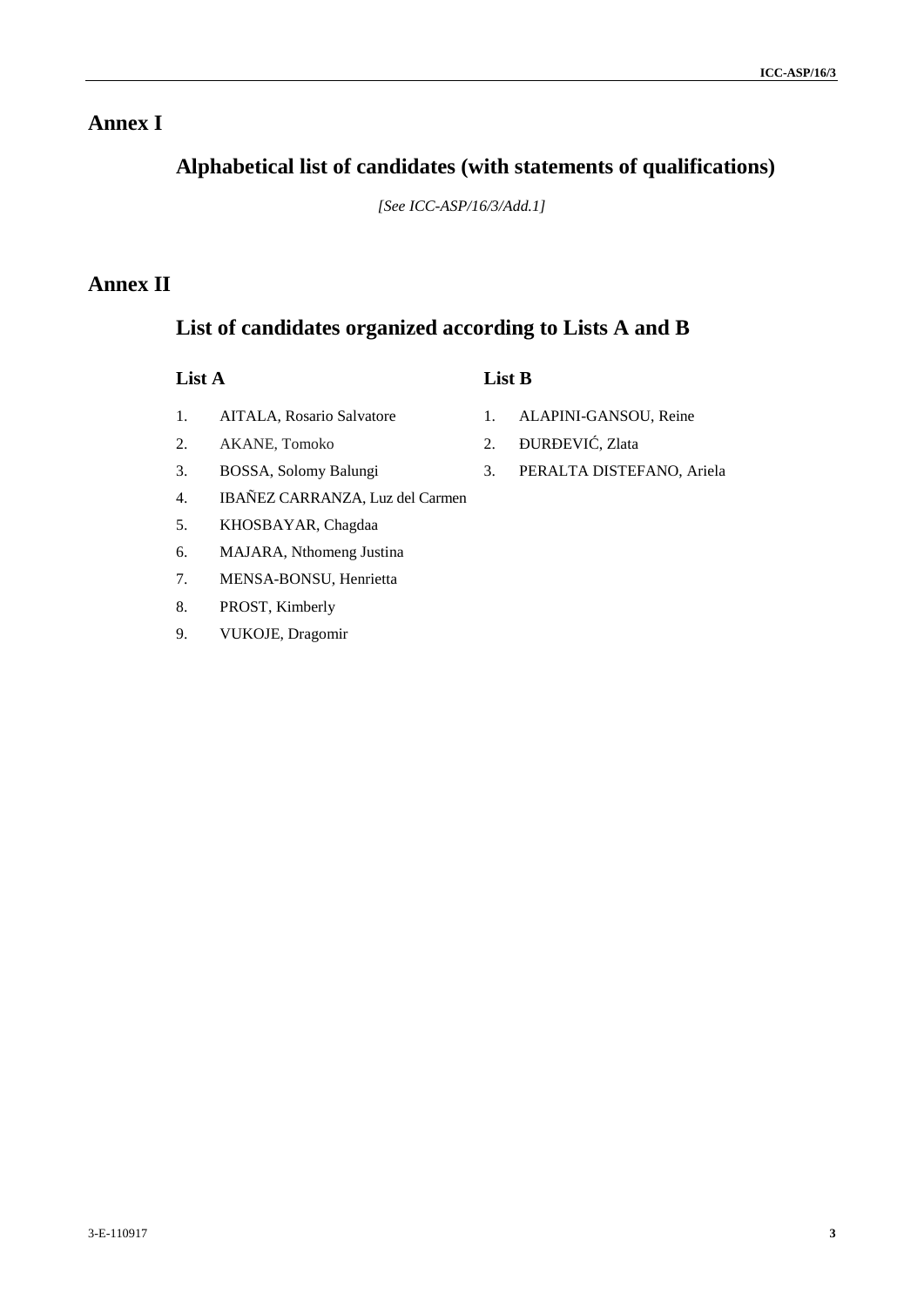## **Annex III**

## **List of candidates organized by regional group**

#### **Group of African States**

- 1. ALAPINI-GANSOU, Reine
- 2. BOSSA, Solomy Balungi
- 3. MAJARA, Nthomeng Justina
- 4. MENSA-BONSU, Henrietta

#### **Group of Asia-Pacific States**

- 1. AKANE, Tomoko
- 2. KHOSBAYAR, Chagdaa

#### **Group of Eastern European States**

- 1. UR EVI, Zlata
- 2. VUKOJE, Dragomir

#### **Group of Latin American and Caribbean States**

- 1. IBAÑEZ CARRANZA, Luz del Carmen
- 2. PERALTA DISTEFANO, Ariela

#### **Group of Western European and other States**

- 1. AITALA, Rosario Salvatore
- 2. PROST, Kimberly